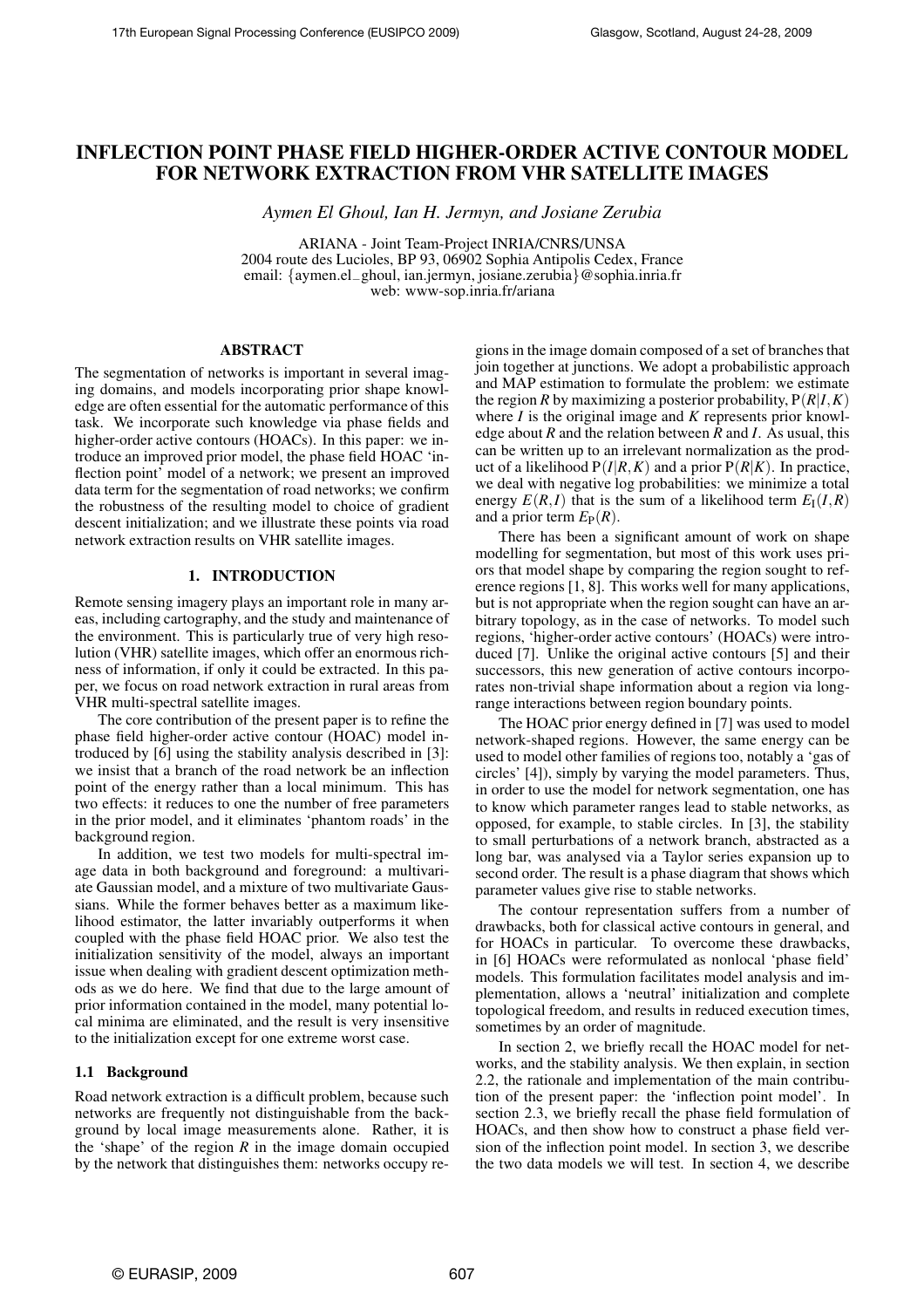

Figure 1: 1(a) and 1(b) plot  $e_0$  against bar width  $w_0$ , with  $(\alpha_C, \beta_C) = (0.8, 0.53)$  and  $(0.7, 0.363)$  respectively, giving a minimum at  $w_0^* = 1.2$  and an inflection point at  $w_0^* = 0.88$ .

experiments that test the data models, confirm the theoretical rationale for and practical improvements obtained from the inflection point model, and that demonstrate the robustness of the results to the initialization. We conclude in section 5.

## **2. INFLECTION POINT MODELS OF NETWORKS**

The prior HOAC energy introduced in [7] is

$$
E_{C,G}(R) = \lambda_C L(R) + \alpha_C A(R)
$$
  
 
$$
- \frac{\beta_C}{2} \iint_{(S^1)^2} dt \, dt' \, \dot{\gamma}(t) \cdot \dot{\gamma}(t') \, \Psi(\frac{|\gamma(t) - \gamma(t')|}{d}) \,, \quad (1)
$$

where *R* is a region in the image domain; *L* is region boundary length; *A* is region area; γ is an embedding representing the region boundary, parameterized by  $t \in S^1$ ;  $\dot{\gamma}$  is its derivative, *i.e.* the tangent vector field;  $\Psi(z)$  defines the interaction between two boundary points separated by a distance *zd*; and  $\lambda_C$ ,  $\alpha_C$ ,  $\beta_C$ , and *d* are real parameters. The long-range interaction is responsible for the prior shape information.

This HOAC prior energy was used in [7] to model networks. However, it was soon discovered that it could be used to model other families of regions too, notably a 'gas of circles' [4], simply by varying the model parameters. Thus, in order to use the model for network segmentation, it is important to know which parameter ranges lead to stable networks.

#### **2.1 Stable networks**

In [3], a stability analysis of a network branch, abstracted as a long bar, was described. The energy *EC*,<sup>G</sup> was expanded about a long bar configuration to second order in a small perturbation  $δγ$  (expressed in the Fourier basis for simplicity):

$$
e_{\mathcal{G}}^{(2)}(\gamma) = e_0 + e_1 (a_{1,0} - a_{2,0}) + \frac{1}{2} \sum_k a_k^{\dagger} e_2 a_k , \qquad (2)
$$

where  $a_k = (a_{1,k}^*, a_{2,k})$  and  $a_{i,k}$  is the Fourier coefficient of frequency *k* corresponding to the side of the bar labelled by  $i \in \{1, 2\}$ ; † and  $*$  indicate respectively Hermitian and complex conjugates.  $e_0(w_0)$  is the energy per length unit of a long bar of width  $w_0$ , while  $e_1(w_0) = \frac{\partial e_0(w_0)}{\partial w_0}$ .  $e_2(w_0, k)$ is, for each frequency *k*, a symmetric  $2 \times 2$  matrix whose diagonal and off-diagonal terms, *e*<sup>20</sup> and *e*21, express the self-energy of perturbations of one side, and the interaction between perturbations of opposite sides of the bar respectively. For future use, we define dimensionless parameters  $\hat{w}_0 = w_0/d$ ,  $\hat{\alpha} = \alpha_C d/\lambda_C$  and  $\hat{\beta} = \beta_C d/\lambda_C$ , and without loss



Figure 2: Phase diagram. Maroon, red, yellow, green, white, blue, pink, grey, magenta correspond respectively to B+, C+, B+ C+, B+ C-, UB UC, B- C+, B- C-, C- and B-; B, C, U, + and - refer respectively to bar, circle, unstable, positive energy and negative energy.

of generality, we put  $\lambda_c = d = 1$ . Thus the problem is reduced to finding the ranges of  $\alpha_C$  and  $\beta_C$  allowing a stable bar. The bar is stable (*i.e.* an energy minimum) if and only if:  $e_1(\alpha_C, w_0, \beta_C) = 0$ , which determines  $\beta_C$  in terms of  $\alpha_C$ and  $w_0$ ; and  $e_2(\alpha_C, w_0, \beta_C, k)$  is positive definite for all *k*, *i.e.* its eigenvalues  $\lambda_{+k} = e_{20}(k) \pm e_{21}(k)$ , are positive for all k. These conditions give upper and lower bounds on the parameter values. The result of the analysis, when combined with a similar analysis for the 'gas of circles' model, is illustrated in the phase diagram shown in figure 2. The phase diagram enables parameter values to be chosen to model a particular situation. The sign of  $e_0$  is important: if  $e_0 < 0$  then the bar lengthens to minimize the total energy, while if  $e_0 > 0$  then the bar shrinks until it disappears. The first situation is undesirable because gradient descent tends to create arbitrary network branches to minimize the total energy. Suitable parameter values therefore lie in the maroon region of the phase diagram, which gives a stable bar with positive energy per unit length and no stable circles.

#### **2.2 HOAC inflection point network model**

Figure 1(a) shows the energy per unit length  $e_0(w_0)$  plotted against bar width  $w_0$  for a particular parameter setting from the maroon region with a stable width  $\hat{w}_0^* = 1.2$ . Parameter settings that produce energy curves like figure 1(a) have a disadvantage when minimized using gradient descent. Imagine an area of background in the image, and a network branch formed there by the vagaries of gradient descent. Because it lies in the background, and assuming the data model is reasonable, there will be a force inwards on the branch, tending to make it shrink and disappear. This is as it should be. However, if the width of the branch lies in the basin of attraction of the stable width, there is a threshold that the force has to surmount if it is to push the branch over the maximum shown in figure 1(a), and down to zero width. the result is the formation of 'phantom roads', false positives that cannot disappear due to the stability of the network branch.

Global optimization algorithms are one way to avoid local minima, but unfortunately our problem is NP-hard. We choose a slightly less ambitious approach: we change the energy functional to avoid the creation of these local minima while preserving as much prior knowledge as possible. This problem can be solved by constraining the parameters so that the energy function has an inflection point at a desired width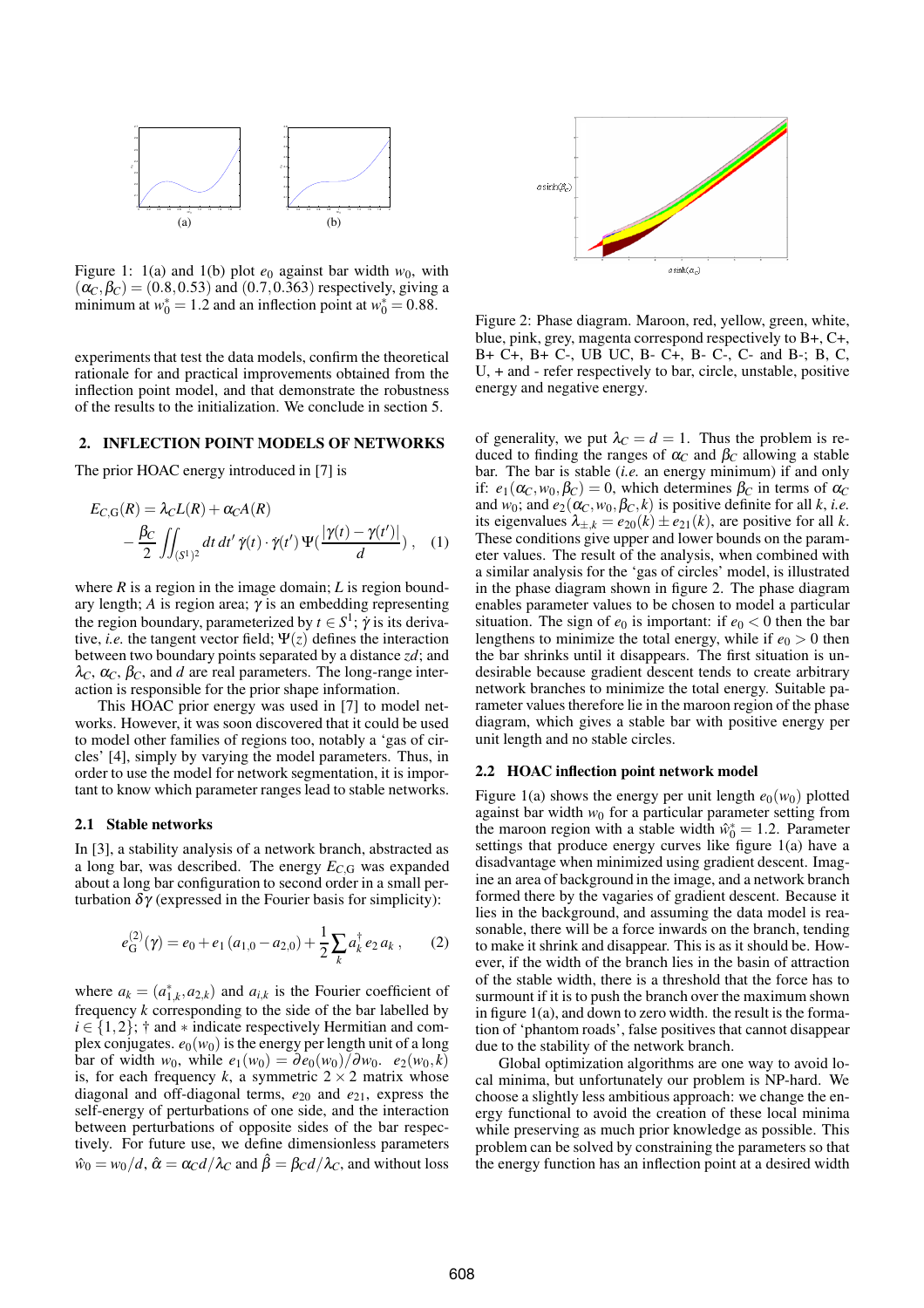*w*<sub>0</sub> (*i.e.*  $\lambda_-(w_0, 0) = 0$ ) rather than a minimum. Figure 1(b) shows a plot of energy per unit length versus width for a parameter setting that gives an inflection point. Such inflection points lie on the lower edge of the coloured area of the phase diagram, with  $\hat{\alpha}$  values in the range [0,0.9083]. The value of  $\hat{w}_0 = 0.88$  all along this line, and this is the only value that allows an inflection point. We test this potential solution to the 'phantom road' problem in section 4.

### **2.3 Phase fields**

A phase field  $\phi$  is a real-valued function on the image domain Ω. A phase field determines a region by the map  $\zeta$ <sub>z</sub>( $\phi$ ) =  ${x \in \Omega : \phi(x) > z}$  where *z* is a given threshold. The basic phase field energy is [6]

$$
E_0(\phi) = \int_{\Omega} dx \left\{ \frac{D}{2} \partial \phi \cdot \partial \phi + \lambda \left( \frac{\phi^4}{4} - \frac{\phi^2}{2} \right) + \alpha (\phi - \frac{\phi^3}{3}) \right\}.
$$
 (3)

The ultralocal terms define the stable phases: they have two minima, at  $-1$  and  $+1$ , which correspond to the background and the network respectively. The derivative term ensures the smoothness of  $\phi$ , giving it an interface of finite width,  $w$ , around the boundary ∂*R*. To introduce prior shape information, a nonlocal term is then added, as with HOACs, to give a total energy  $E_G = E_0 + E_{NL}$ , where

$$
E_{\rm NL}(\phi) = -\frac{\beta}{2} \iint_{\Omega^2} dx \, dx' \, \partial \phi(x) \cdot \partial \phi(x') \, \Psi(\frac{|x - x'|}{d}) \, . \tag{4}
$$

Let  $\phi_R = \arg \min_{\phi: \zeta_z(\phi) = R} E_G(\phi)$ . Then it can be shown that  $E_G(\phi_R) \simeq E_{C,G}(R)$ , thus enabling the use of phase fields instead of HOACs. The parameters of the phase field model can be expressed in terms of those of the contour model:  $\alpha = 0.75 \alpha_C, \beta = 0.25 \beta_C, D = 0.25 w \lambda_C$  and  $\lambda = 15 \lambda_C (1 + \sqrt{1 - 4w^2(\alpha_C/\lambda_C)^2/5})/(8w).$  $1-4w^2(\alpha_C/\lambda_C)^2/5)/(8w).$ 

#### **2.4 Phase field inflection point network model**

To model networks with the phase field model, we first select parameter values for the contour using the phase diagram. In practice, this means fixing  $w_0$  (which is an applicationdetermined physical parameter), and then selecting values of  $\hat{\alpha}$  and  $\hat{\beta}$  from the maroon region of the phase diagram. These give  $\hat{w}_0$ , which gives the required *d*, and hence  $\alpha_C/\lambda_C$ , which is upper-bounded so that  $\lambda$  is real. A choice of  $\lambda_c$  then gives the actual values of the parameters in  $E_{C,G}$ . These are then converted using the equations at the end of the last section (we choose  $w = 3$ ).

Once we impose the inflection point condition,  $\hat{w}_0$  is fixed, and  $\hat{\alpha}$  is sufficient to determine  $\hat{\beta}$  and hence all the other parameters except  $\lambda_C$ . However, the inflection point condition constrains the parameters to a codimension 1 set in parameter space, so that a generic change in the parameters, however small, will violate the condition. One can then wonder how well this condition is preserved when the parameters are converted from contour to phase field, especially since this conversion is based on a relatively crude approximation to  $\phi_R$ . In practice, numerical experiments show that the inflection point condition is well preserved, with configurations at the inflection point remaining stationary to subpixel accuracy over thousands of iterations of gradient descent.



Figure 3: Top row, from left to right: the R-G-B bands of a multispectral satellite image; the G-R-IR bands of the same image; the corresponding manually extracted road network mask. Second row: similar, for a second image. Third row, from, left to right: histograms of the network (red) and background (blue) regions of the R, G, B, and IR bands of the image in the top row; Fourth row: similar, for second image. (Images ©DigitalGlobe, CNES processing, images acquired via ORFEO Accompaniment Program)

#### **3. LIKELIHOOD ENERGY AND ENERGY MINIMIZATION**

So far we have spoken only of the prior energy,  $E_P = E_G$ . In this section, we focus on the likelihood energy  $E_I$ . Figure 3 shows two, 120cm resolution, multi-spectral test images (red, green, blue and infrared bands), together with manually extracted road network masks, and the histograms of the network and the background for each band. We now define two data models: MG and MMG.

### **3.1 Data energy term**

We assume that  $P(I|R, K) = P(I_R|R, \theta_R, K)P(I_{\bar{R}}|\bar{R}, \theta_{\bar{R}}, K)$ , where  $I_R$  and  $I_{\bar{R}}$  are the restrictions of the image to the network *R* and the background  $\bar{R}$  respectively, and  $\theta_R$  and  $\theta_{\bar{R}}$  are the corresponding model parameters (which previously were included in the generic  $K$ ). We further assume that the image values at different pixels are independent given these parameters. Taking negative logarithms, and using  $\phi_{\pm} = (1 \pm \phi)/2$ to restrict integrations to the network or background respectively, gives the following likelihood energy:

$$
E_{\rm I}(\phi) = -\int_{\Omega} dx \left\{ \ln(\pi_{\theta_R}(I(x))) \phi_+(x) + \ln(\pi_{\theta_R}(I(x))) \phi_-(x) \right\}
$$

$$
= -\int_{\Omega} dx \frac{\phi(x)}{2} \left\{ \ln(\pi_{\theta_R}(I(x))) - \ln(\pi_{\theta_R}(I(x))) \right\} + k,
$$

where  $k$  is a  $\phi$ -independent constant, which we drop.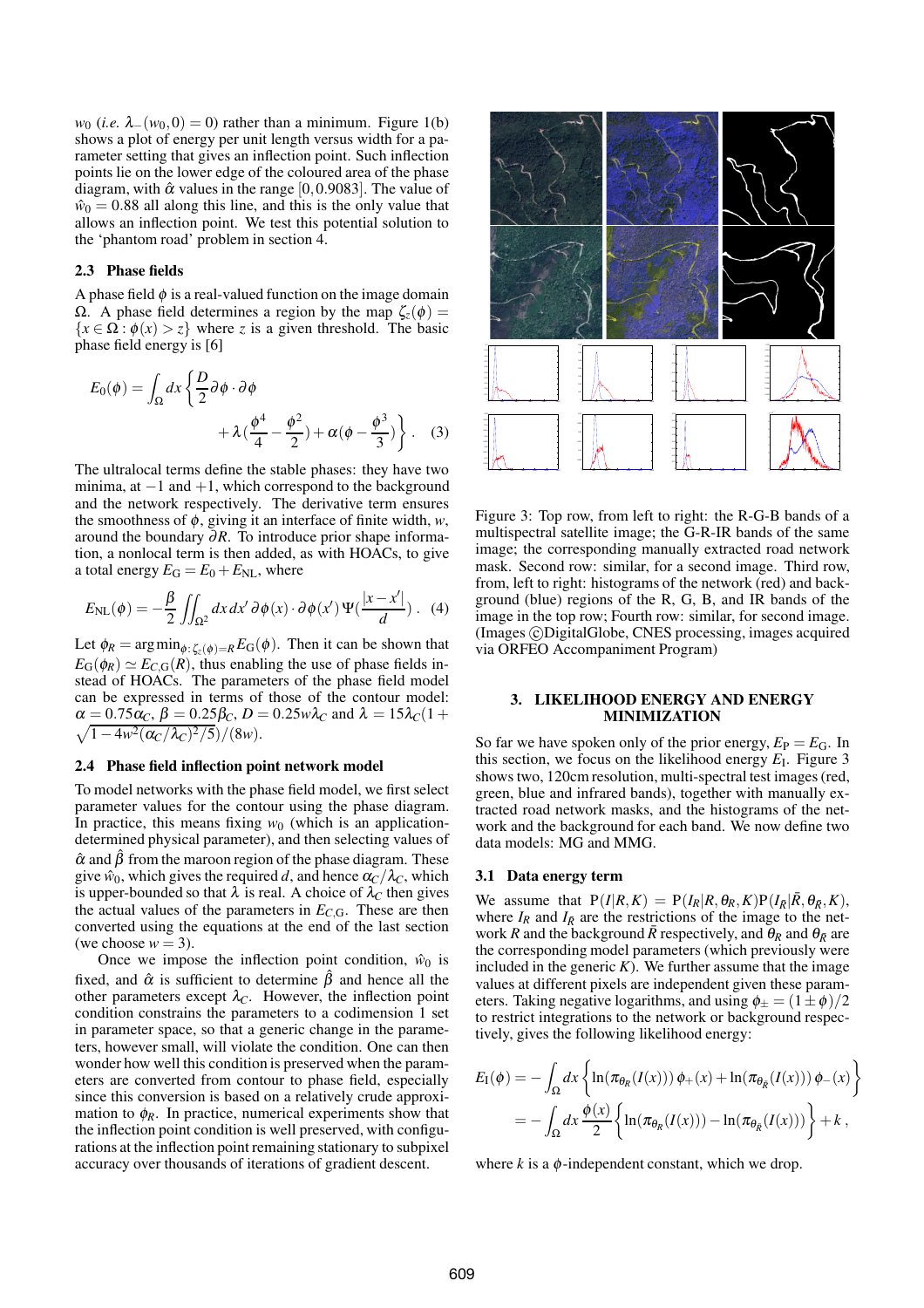

Figure 4: Classification results for the two images in figure 3, from left to right in each row: ML using MG, ML using MMG, MAP using MG, and MAP using MMG. From  $3^{rd}$  to  $4^{th}$  column and from top to bottom:  $(w_0, \hat{\alpha}, \lambda_C) = (2, 0.7646, 15), (2, 0.8385, 5), (2, 0.8385, 20),$ and (2,0.6169,10).

## **3.2 Multivariate Gaussian model**

After simple calculations, the MG model can be written as

$$
E_{\rm I}(\phi) = \frac{1}{4} \int_{\Omega} dx \left\{ (I(x) - \mu)^{T} \Sigma^{-1} (I(x) - \mu) - (I(x) - \bar{\mu})^{T} \bar{\Sigma}^{-1} (I(x) - \bar{\mu}) + \ln \frac{|\Sigma|}{|\bar{\Sigma}|} \right\} \phi(x) ,
$$

where  $\mu$  and  $\bar{\mu}$  are the mean vectors of the bands of  $I_R$  and  $I_{\bar{R}}$  respectively;  $\Sigma$  and  $\bar{\Sigma}$  are the covariance matrices of  $I_R$  and  $I_{\bar{R}}$  respectively.  $\theta = (\mu, \bar{\mu}, \Sigma, \bar{\Sigma})$  is learnt from the original images and their masks using maximum likelihood.

#### **3.3 Multivariate mixture of two Gaussian model**

The MMG model is designed to take into account the heterogeneity in the appearance of the network produced by occlusions. It takes the form

$$
E_{I}(\phi) =
$$
  
- $\frac{1}{2} \int_{\Omega} dx \left\{ \ln \sum_{i=1}^{2} p_{i} |2\pi \Sigma_{i}|^{-1/2} e^{-\frac{1}{2} (I(x) - \mu_{i})^{T} \Sigma_{i}^{-1} (I(x) - \mu_{i}))} - \ln \sum_{i=1}^{2} \bar{p}_{i} |2\pi \bar{\Sigma}_{i}|^{-1/2} e^{-\frac{1}{2} (I(x) - \bar{\mu}_{i})^{T} \bar{\Sigma}_{i}^{-1} (I(x) - \bar{\mu}_{i}))} \right\} \phi(x).$ 

where  $p_i$  and  $\bar{p}_i$  weight the two Gaussian components for  $I_R$  and  $I_{\bar{R}}$  respectively.  $\theta =$  $(p_1, p_2, \bar{p}_1, \bar{p}_2, \mu_1, \mu_2, \bar{\mu}_1, \bar{\mu}_2, \Sigma_1, \Sigma_2, \bar{\Sigma}_1, \bar{\Sigma}_2)$  is learnt from the original images and their masks using maximum likelihood combined with the EM algorithm [2].

#### **4. EXPERIMENTS AND DISCUSSION**

The total phase field energy to minimize is  $E(\phi) = E_G(\phi) +$  $E_I(\phi)$ . We use gradient descent to seek minima [6].

#### **4.1 MG model vs. MMG model**

We compare the segmentation performance of the MG and MMG data models. We begin by looking at the performance of the two models using maximum likelihood classification,

|            |            | Completeness | Correctness | Quality      |
|------------|------------|--------------|-------------|--------------|
|            |            | TP           | TP          | TP           |
|            |            | $(TP+FN)$    | $(TP+FP)$   | $(TP+FP+FN)$ |
| ML         | MG         | 0.7343       | 0.4923      | 0.4179       |
|            | MGM        | 0.8152       | 0.3467      | 0.3214       |
| <b>MAP</b> | MG         | 0.5962       | 0.7955      | 0.5170       |
|            | MGM        | 0.5982       | 0.8028      | 0.5216       |
| ML         | MG         | 0.6839       | 0.3754      | 0.3199       |
|            | <b>MGM</b> | 0.7370       | 0.3338      | 0.2983       |
| <b>MAP</b> | MG         | 0.3275       | 0.9405      | 0.3208       |
|            | MGM        | 0.4730       | 0.9282      | 0.4563       |
| <b>EMM</b> | MMG        | 0.7591       | 0.5798      | 0.4897       |
|            | MMGI       | 0.5982       | 0.8028      | 0.5216       |

Table 1: Quantitative evaluations of the experiments. T, F, P, and N correspond to true, false, positive, and negative respectively.



Figure 5: Left: segmentation result using parameter values selected from the maroon zone,  $(w_0, \hat{\alpha}, \lambda_C) = (4, 0.2013, 5)$ . Right: segmentation result using parameter values leading to an inflection point at the desired bar width,  $(w_0, \hat{\alpha}, \lambda_C)$  =  $(2,0.7646,15)$ .

*i.e.* with  $E_G$  set to zero. Results on the two images in figure 3 are shown in the first two columns of figure 4. In this case, the MMG model performs worse than the MG model, since it allows some parts of the background to be classified as network. With the addition of the prior, however, the results using the MMG model are better than those of the MG model on both images, as shown in the last two columns of figure 4. See table 1 for quantitative evaluations.

#### **4.2 Inflection point model**

We compare the segmentation performance of the previous, energy minimum model (EMM) and the new energy inflection point model (EIPM). The first is obtained using parameter values from the maroon region of the phase diagram given by figure 2, and gives an energy per unit length as a function of width as shown in figure  $1(a)$ , while the second uses the parameter constraints detailed in section 2.4 to create an inflection point model, with an energy per unit length as a function of width as shown in figure 1(b). The idea is to avoid false positives in the background by rendering a network configuration only marginally stable in the absence of supporting image data. The results are shown in figure 5: the false positives are indeed eliminated without creating false negatives. See table 1 for quantitative evaluations.